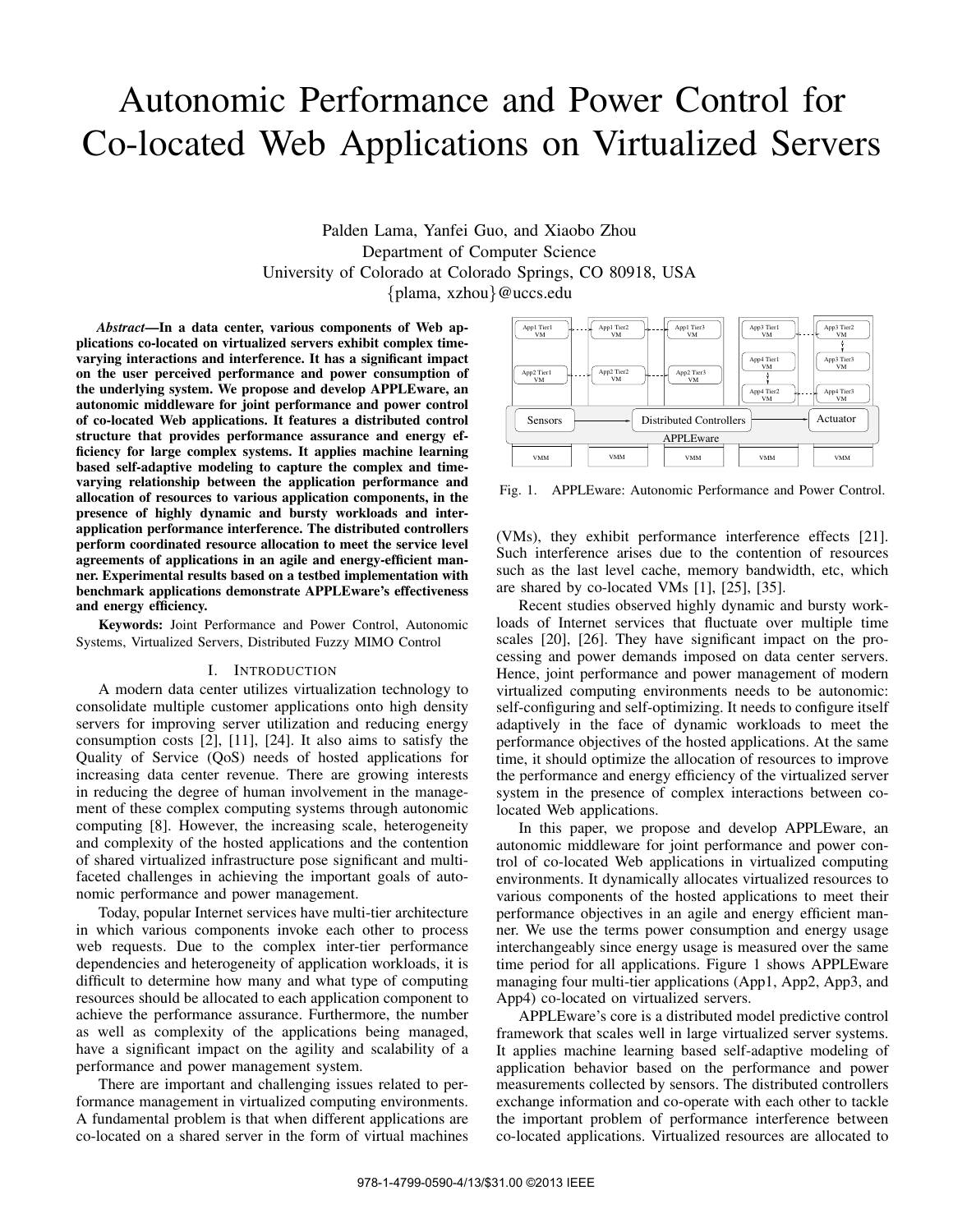an application through the actuator.

We design and implement APPLEware as a lightweight middleware solution, which is pluggable on existing virtualized computing environments. APPLEware is easily deployable as a virtual appliance on VMware infrastructure. The main contributions of APPLEware are as follows:

- It provides performance guarantee of co-located Web applications on virtualized servers.
- It is energy efficient. It reduces the energy consumption of virtualized servers while achieving the performance objectives.
- It is self-configuring. It adapts the system models to tackle time-varying system behavior in the face of highly dynamic and bursty workloads.
- It is self-optimizing. It optimizes the allocation of CPU and memory resources to improve the performance and energy efficiency of the virtualized server system.
- It is scalable to large systems. Its distributed Model Predictive Control framework decomposes the global performance and power management problem into local subproblems, which are handled through localized coordination among multiple controllers.

We evaluate APPLEware on a testbed of Dell PowerEdge servers using VMware virtual machines that host multi-tier Internet applications. As many others in [13], [15], [27], we use RUBiS as the benchmark application in conducting the experiments. RUBiS is commonly used as a multi-tier benchmark application. Experimental results demonstrate the effectiveness, and energy efficiency of APPLEware in the face of highly dynamic and bursty workloads. For performance comparison, we consider PERFUME [13], an example of the traditional performance and power management approach, which ignores the impact of performance interference between co-located applications. APPLEware achieves the improvement of 49% on average in terms of the relative deviation of application performance from its target while reducing the energy usage by 20%, compared to PERFUME [13].

Compared to a centralized control approach that considers the effects of performance interference, APPLEware improves the relative performance deviation and energy efficiency by 37% and 12% respectively. It is due to its control agility, the ability to meet application performance targets and achieve the energy-efficient system state within a short period of time.

In the following, Section II discusses related work. Sections III and IV present APPLEware architecture and design. Section V presents the testbed implementation. Section VI provides the experimental results and analysis. Section VII concludes the paper with future work remarks.

# II. RELATED WORK

Autonomic resource management for performance assurance of Internet applications is an important and active research topic. There are important studies in dynamic resource provisioning for delay guarantee in multi-tier Internet services [12], [14], [17], [23], [27], [31]. Urgaonkar et al. [27] proposed a dynamic server provisioning approach based on queueing models, which requires extensive application profiling for each workload. An approach proposed in [31] models the probability distributions of response time based on CPU allocations on virtual machines. However, the performance model is not adaptive online to dynamically changing workloads.

The multi-tier architecture forms server pipelines. Applying power management techniques such as Dynamic Voltage Scaling (DVS) independently to a particular tier will lead to inefficient usage of power for assuring an end-toend delay guarantee due to the inter-tier dependency [7], [29]. Furthermore, traditional power management techniques are not easily applicable to virtualized environments where physical processors are shared by multiple virtual machines. For instance, changing the power state of a processor by DVS will inadvertently affect the performance of multiple virtual machines belonging to different applications [22], [30].

Recent studies have focused on jointly tacking the power and performance management of virtualized multi-tier servers for Cloud computing environments [3], [5], [10], [13], [16], [18], [19], [28], [33]. Lim et al. [18] proposed a combination of hardware-based and software-based power control techniques to coordinate the power distribution among a large number of VMs within given peak power capacity. Verma et al. [28] combined automatic VM resizing and live migration techniques to ensure that data centers can deal both with temporary outages that reduce the available power budget or with surges in workload. PERFUME is a MIMO control based system for joint power and performance management of virtualized server [13]. However, such a centralized technique is not scalable to large systems that host many complex multitier applications. It also has a dependability concern since a centralized controller acts as a single point of failure.

The performance impact of shared resource contention in multi-core servers has been explored [6], [21], [34]. There are hardware and software resource partitioning based techniques for performance isolation of applications running on a multicore server. NINEPIN is a non-invasive performance isolation mechanism for virtualized servers [15]. Its hierarchical control framework aligns performance isolation goal with the incentive to regulate the system towards optimal operating conditions.

In this paper, we present a holistic middleware solution for all of the multi-faceted challenges discussed above.

# III. APPLEWARE ARCHITECTURE AND DESIGN

*A. Design Goals and Motivations*

APPLEware's key design issues are:

- 1) *Autonomic performance control*: A self-managing middleware for a complex virtualized server system requires an automated method to monitor its operating environment; to analyze and model the complex system behavior; to plan a sequence of actions that achieve performance goals; and to execute those actions. It is challenging to achieve performance assurance in the face of highly dynamic and bursty workloads, complex interactions between application components, and performance interference between co-located applications.
- 2) *Energy efficiency*: A common technique to reducing server energy consumption is to dynamically transition the hardware components from high power states to lowpower states. However, changing the power state of a processor will affect the performance of multiple VMs running different applications in a virtualized computing environment. APPLEware achieves energy efficiency by controlling the virtualized resource usage of each VM, based on an accurate energy model.
- 3) *Scalability*: The computational complexity of an autonomic middleware increases significantly with the number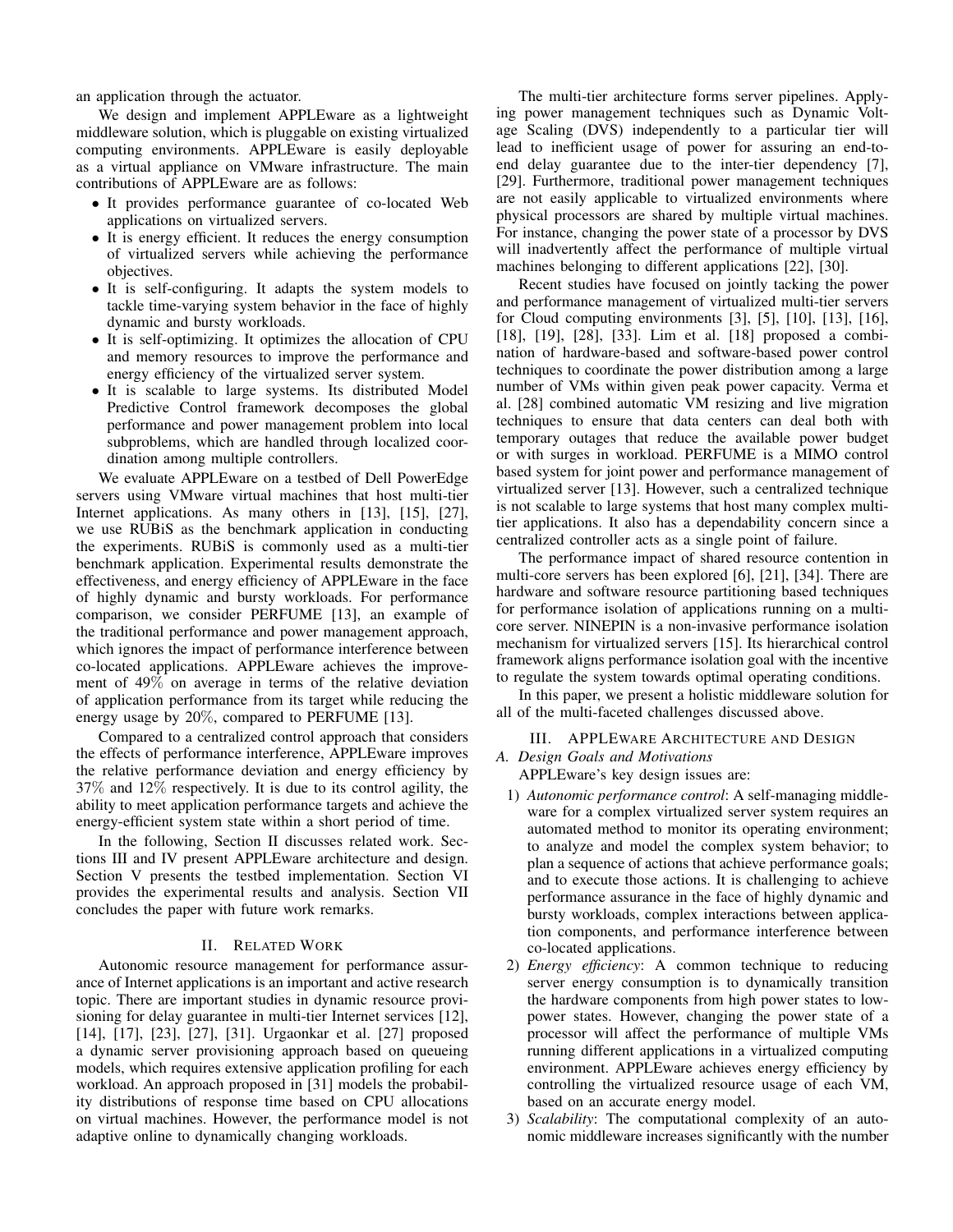

Fig. 2. APPLEware System Architecture.

as well as the complexity of the applications being managed. There are significant performance overheads in controlling a large system with many VMs spanning multiple server nodes. It is important but challenging to design a scalable middleware for autonomic performance and power management of large systems.

#### *B. The Architecture*

Figure 2 presents the APPLEware architecture. The computer system under control is a group of virtualized server nodes hosting multiple customer applications. We assume that each tier of a multi-tier application is deployed at a VM. Furthermore, VMs belonging to an application may span server nodes. An operator can specify the performance target and the priority of each application managed by APPLEware.

APPLEware employs a distributed control framework that decomposes the global performance and power management problem of the entire system into local sub-problems for scalability. Each controller executes a control loop on a subsystem, which comprises of the VMs belonging to one application. The control actions are the required adjustments in the allocation of virtualized resources to meet the performance target of an application. We observe that some sub-systems are inherently coupled with each other mainly due to shared resource contentions and performance interference in a virtualized computing environment. APPLEware addresses this challenge through co-ordination among neighboring controllers for effective performance assurance and energy efficiency.

An important feature of APPLEware is that increasing the number of applications hosted in the system has little impact on its scalability, because each local controller in its distributed control framework is responsible for controlling one application and coordinating with its neighbor controllers only.

APPLEware controls the power consumption by applying CPU usage limits on VMs hosted on a cluster of blade servers. It constrains the utilization of underlying physical processors thereby regulates power consumption. It is feasible due the idle power management of modern processors, which incorporate sleep states (C-states) to achieve substantive power savings when a processor is idle.

As an example, Figure 2 shows four distributed controllers. Each controller is responsible for the performance and energy efficiency of one application. Note that applications, app1 and app2, span three server nodes and share the underlying physical resources. The controllers, C1 and C2, regulate the resource allocation of VMs belonging to app1 and app2 respectively. At the same time, they co-ordinate with each other by exchanging information about their control decisions. Such co-ordination is important for the application performance assurance as well as system stability. This is due to the fact that a control action taken by C1 or C2 affects the performance of both app1 and app2. Similarly the controllers, C2 and C4, co-ordinate with each other to control app3 and app4.

Each autonomic controller performs the MAPE-K [8] control loop as follows:

- 1) *Monitor(M)*: The performance and power monitors periodically measure the average end-to-end response time of the managed application and the average energy usage of the underlying multi-core server respectively. Our design does not use any semantic information regarding the performance metric. It treats the performance values as raw data for modeling and control. Hence, APPLEware is applicable to any performance metric.
- 2) *Analyze(A)*: It constructs fuzzy models to analyze the complex system behavior in terms of the non-linear relationship between resource allocation and application's end-to-end response time as well as energy usage. It also captures the coupling effects between neighboring applications that share the underlying physical resources.
- 3) *Plan(P)*: It plans a sequence of control actions that regulate the allocation of virtualized resources for achieving the performance target and energy efficiency of the managed application. The control decisions are guided by Distributed Model Predictive Control theory. It involves optimizing a cost function that expresses the local control objectives and resource constraints over a time interval. The current state of the local sub-system and the control decisions made by neighboring controllers are taken into account to perform the optimization. This iterative process of optimization and communication with neighboring controllers is designed to converge to local control actions that lead to overall optimal performance.
- 4) *Execute(E)*: The optimization performed in the planning phase leads to a control action that brings the system closer to its performance target. The actuator executes the control actions in the form of adjustment in CPU and memory resources assigned to the application VMs.

# IV. APPLEWARE DESIGN

# *A. Global System Model*

First, we consider a global system model that represents the performance and power consumption behavior of multitier applications spanning across a group of virtualized server nodes. The inputs to the system are the resource allocation in terms of CPU and memory usage limits at various tiers of the hosted applications. The outputs of the system are the measured performance and average energy usage of each application. We obtain two separate models for power and performance of the system, respectively. The global system model is represented as follows:

$$
Y(k+1) = F \cdot G(k) + H \cdot U(k)
$$
 (1)

where  $U(k)$  is a vector of current resource allocations at sampling interval  $k$ . H is a matrix that represents the impact of current resource allocations on the system outputs,  $Y(k + 1)$ , at the next sampling interval. It also captures the coupling among applications due to performance interference in a shared virtualized environment. G(k) is a regression vector that contains the performance and power consumption values of each application in the current and previous sampling intervals. F is a regression matrix that represents the impact of regression vector on the system outputs.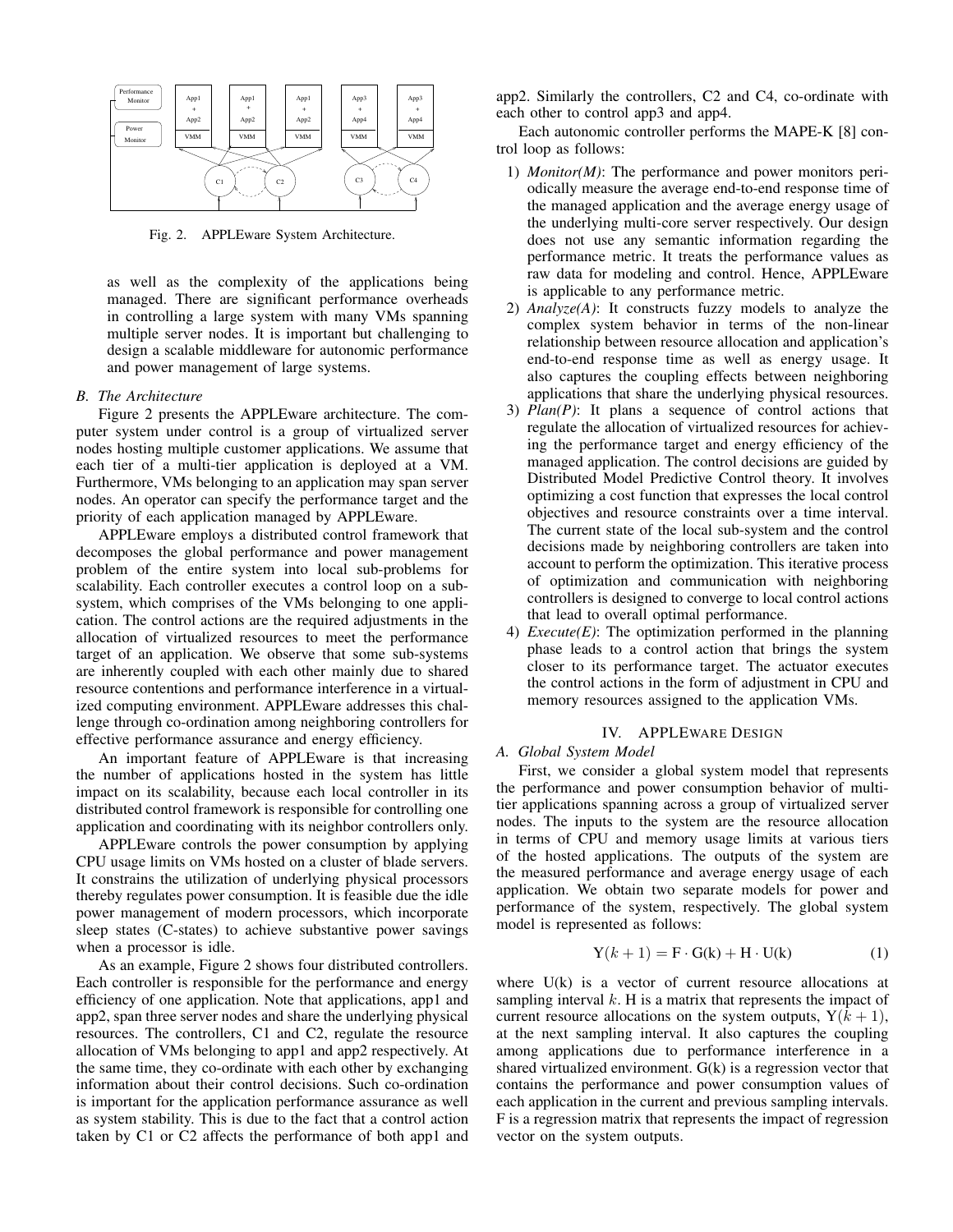Consider  $n$  applications in the system. The components of the global system model are described by the following equations:

$$
Y(k) = [y_1(k), y_2(k), ..., y_n(k)]^T
$$
 (2)

$$
U(k) = [u_1(k), ..., u_{c_1}(k), u_{c_1+1}(k), ...,
$$
  
\n
$$
u_{c_1+c_2}(k), u_{c_1+c_2+1}(k), ..., u_{c_1+c_2+...+c_n}(k)]^T
$$
 (3)

$$
\mathbf{H} = \begin{bmatrix} \eta_{1,1} & \eta_{1,2} & \dots & \eta_{1,C} \\ \eta_{2,1} & \eta_{2,2} & \dots & \eta_{2,C} \\ \vdots & & & \vdots \\ \eta_{n,1} & \eta_{n,2} & \dots & \eta_{n,C} \end{bmatrix}
$$

$$
G(k) = [y_1(k), ..., y_1(k - m_y), y_2(k), ..., \n y_2(k - m_y), y_n(k) ..., y_n(k - m_y)]^T
$$
 (4)

$$
\mathbf{F} = \begin{bmatrix} \zeta_{1,1} & \zeta_{1,2} & \cdots & \zeta_{1,n \times m_y} \\ \zeta_{2,1} & \zeta_{2,2} & \cdots & \zeta_{2,n \times m_y} \\ \vdots & & & \vdots \\ \zeta_{n,1} & \zeta_{n,2} & \cdots & \zeta_{n,n \times m_y} \end{bmatrix}
$$

In Eq. (2), each output term  $y_i(k)$  represents the average end-to-end response time of application  $i$  at sampling interval  $k$ . The output term for power modeling is the average energy usage of an application. In Eq. (3), each input term  $u_i(k)$ represents the allocation of CPU and memory usage limits on a particular VM component  $j$  in the virtualized server system. A VM component provides the functionality of a particular tier of a multi-tier application. The total number of components in an application  $i$  is denoted by  $c_i$ . The total number of VM components in the entire system is denoted by  $C = \sum_{i=1}^{n} c_i$ .

In the matrix H, the term  $\eta_{i,j}$  represents the impact of resource allocation on the application performance or power consumption.  $\eta_{i,j}$  has a non-zero value if the resource allocation input  $u_i(k)$  has an impact on application i. In Eq. (4),  $m<sub>y</sub>$  specifies the order of regression, which is the number of previous samples of output variable  $y_i$  that will be used in the system model. In the regression matrix F, the term  $\zeta_{i,j}$ represents the impact of the system outputs measured at the  $j_{th}$  previous sampling interval on the performance and power consumption of application  $i$ .

#### *B. Problem Decomposition*

Autonomic performance and power management of an entire virtualized server system containing many complex applications involves a large scale optimization and control process. The computational complexity of the problem grows significantly with the number of applications being managed. To address this scalability issue, APPLEware decomposes the global performance and power control problem into a set of localized subproblems.

From a local controller's perspective, the goal of decomposition is to partition the set of system variables into three subsets, including local variables associated with the managed application, neighbor variables associated with other applications that have an impact on the performance and power consumption of the managed application, and all other variables in the system. The subproblem only includes its local

and neighbor variables. The decomposition scheme reduces the number of variables involved in the control problem to improve system scalability. At the same time, it also captures the coupling among applications so that local controllers can achieve global system stability through coordination in their neighborhood.

The local variables in a control subproblem include a managed application's performance, power consumption and the amount of virtualized resources allocated. The neighbor variables include the amount of resources allocated to the VM components of other applications that have a coupling effect on the local application due to shared resource contentions and performance interference. Note that a local controller does not control the neighbor variables. Instead, these variables influence the control decisions on the local subsystem.

The local model obtained by decomposing the global system model is described as:

$$
y_i(k+1) = \zeta_i \xi_i(k) + \eta_i \mathbf{u}_i(k) \tag{5}
$$

Here, the output variable  $y_i(k)$  represents the performance or power consumption of application i.  $\xi_i(k)$  and  $\zeta_i$  are subsets of regression vector  $G(k)$  and regression parameter matrix F respectively. They represent the current and previous outputs of application  $i$  and their impact on the application output in the next control interval.  $u_i(k)$  is a subset of vector  $U(k)$ that represents the allocation of CPU and memory resources on the VM components belonging to application  $i$  and the neighbor applications.  $\eta_i$  is a subset of matrix H that reflects the impact of resource allocation on the application output. As an example, a local controller  $C_1$  in Figure 2 uses a local system model with the following parameters.

$$
\mathbf{u}_1(k) = [u_1(k), u_2(k), u_3(k), u_4(k), u_5(k), u_6(k), u_7(k)]^T
$$
  
(6)  

$$
\eta(k) = [\eta_{1,1}, \eta_{1,2}, \eta_{1,3}, \eta_{1,4}, \eta_{1,5}, \eta_{1,6}, \eta_{1,7}]
$$
 (7)

From the controller C1's perspective,  $[u_1(k), u_2(k), u_3(k)]$  are a set of local variables, which represent three VMs of App1.  $[u_4(k), u_5(k), u_6(k), u_7(k)]$  are the neighbor variables, which represent four VMs of App2 as shown in Figure 1. The local system model predicts the performance of App1 in the presence of performance interference from App2.

#### *C. Fuzzy Modeling To Capture System Non-linearity*

The prediction accuracy of the system model has a significant impact on the control performance. A linear model is often inadequate to accurately represent the complex behavior of inherently non-linear systems such as a multi-tier application hosted in a virtualized computing environment. APPLEware addresses this issue by constructing Fuzzy models that capture the performance and power consumption behavior of a local subsystem. The models include the local and neighbor variables of a subsystem according to APPLEware's problem decomposition approach. A key strength of fuzzy model is its ability to represent highly complex and nonlinear systems by a combination of inter-linked subsystems with simple functional dependencies.

*1) Model Formulation:* A local sub-system is represented by a fuzzy model as follows:

$$
y_i(k+1) = R(\xi_i(k), u_i(k)).
$$
 (8)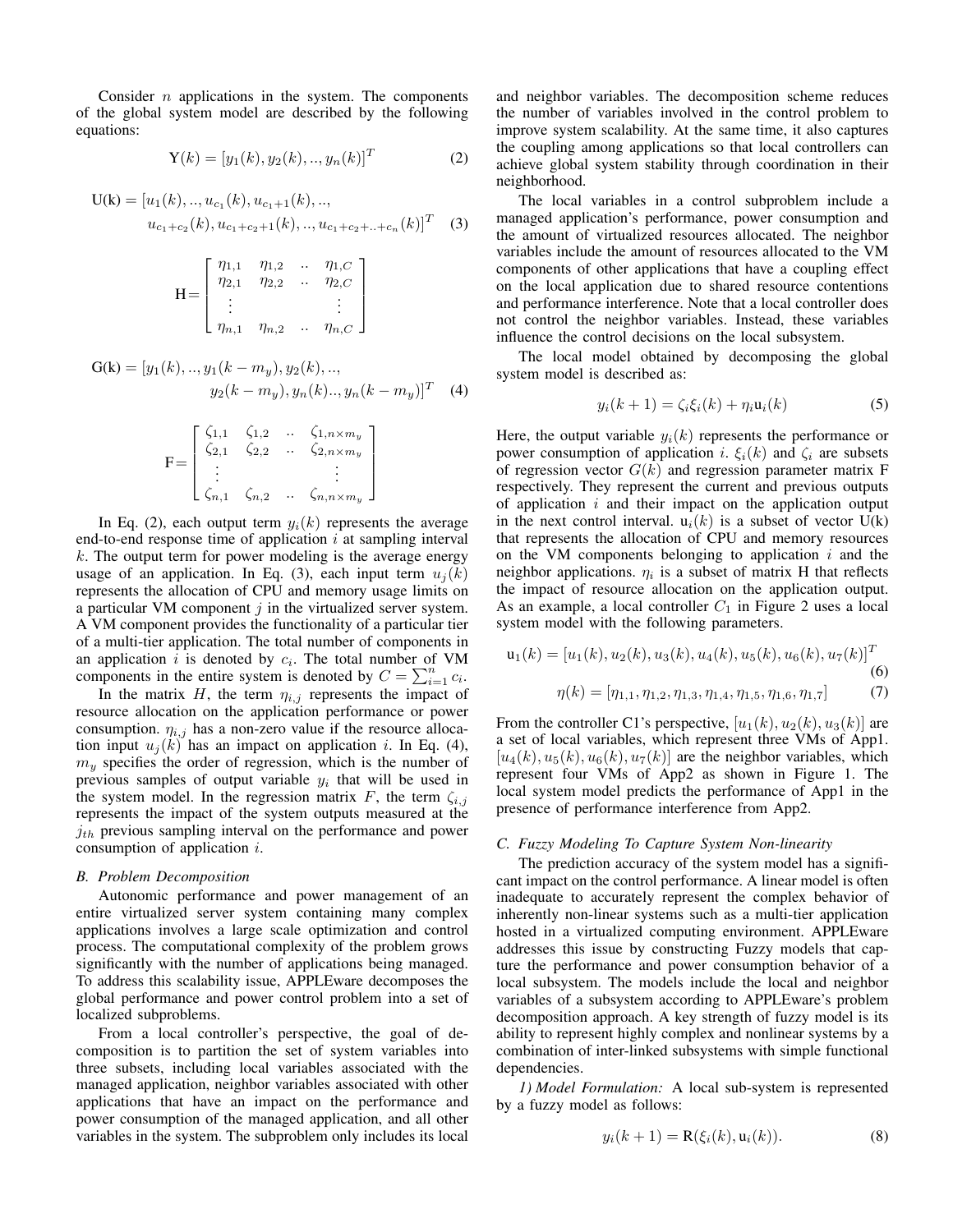Similar to Eq. (5),  $y_i(k)$  is the output variable.  $u_i(k)$  consists of the local and neighbor input variables. The regression vector  $\xi_i(k)$  includes current and previous outputs of application i.

$$
\xi_i(k) = [y_i(k),..,y_i(k-m_y)]^T
$$
\n(9)

where  $m<sub>y</sub>$  specifies the order of regression.

R is a rule based fuzzy model consisting of K fuzzy rules. Each fuzzy rule is described as follows:

 $R_r$ *:* If  $\xi_{i1}(k)$  *is*  $\Omega_{r,1}$  *and* ..  $\xi_{i\varrho}(k)$  *is*  $\Omega_{r,\varrho}$  *and*  $u_1(k)$  *is*  $\Omega_{r,\varrho+1}$  and ..  $u_m(k)$  is  $\Omega_{r,\varrho+m}$  then

$$
y_i(k+1) = \zeta_r \xi_i(k) + \eta_r \mathbf{u}_i(k) + \phi_r.
$$
 (10)

Here,  $\Omega_r$  is the antecedent fuzzy set of the  $r_{th}$  rule which describes elements of regression vector  $\xi_i(k)$  and the current input vector  $u_i(k)$  using fuzzy values such as 'large', 'small', etc.  $\zeta_r$  and  $\eta_r$  are vectors containing the consequent parameters and  $\phi_r$  is the offset vector.  $\rho$  denotes the number of elements in the regression vector  $\xi_i(k)$ . The model output is calculated as the weighted average of the linear consequents in the individual rules. That is,

$$
y_i(k+1) = \frac{\sum_{r=1}^{K} \beta_r(\zeta_r \xi_i(k) + \eta_r \mathbf{u}_i(k) + \phi_r)}{\sum_{r=1}^{K} \beta_r}
$$
(11)

where the degree of fulfillment for the  $r_{th}$  rule  $\beta_r$  is the product of the membership degrees of the antecedent variables in that rule. Membership degrees are determined by fuzzy membership functions associated with the antecedent variables. The model output is expressed in the form of

$$
y_i(k+1) = \zeta_r^* \xi_i(k) + \eta_r^* \mathbf{u}_i(k) + \phi_r^*.
$$
 (12)

The aggregated parameters  $\zeta_r^*$ ,  $\eta_r^*$  and  $\phi_r^*$  are the weighted sum of vectors  $\zeta_r$ ,  $\eta_r$  and  $\phi_r$  respectively.

$$
\zeta_i^* = \frac{\sum_{r=1}^K \beta_r \cdot \zeta_r}{\sum_{r=1}^K \beta_r}.
$$

$$
\eta_i^* = \frac{\sum_{r=1}^K \beta_r \cdot \eta_r}{\sum_{r=1}^K \beta_r}.
$$

$$
\phi_i^* = \frac{\sum_{r=1}^K \beta_r \cdot \phi_r}{\sum_{r=1}^K \beta_r}.
$$

*2) Machine Learning Based Model Construction and Adaptation:* APPLEware constructs initial fuzzy models by applying a subtractive clustering technique on performance and energy usage data collected from the system. Each obtained cluster represents a certain operating region of the system, where input-output data values are highly concentrated. The clustering process partitions the input-output space and determines the number of fuzzy rules and the shape of membership functions. APPLEware applies an adaptive network based fuzzy inference system (ANFIS) [9] to further tune the fuzzy model parameters. It constructs an artificial neural network to represent a fuzzy model and tunes its parameters using a combination of back-propagation algorithm with a least squares method. This adjustment allows the fuzzy system to learn from the data it is modeling.

Dynamic and bursty Internet workloads have significantly varying resource demands at multiple tiers of hosted applications. A static system model can not provide sufficient prediction accuracy of power and performance for all possible variations in the workload. APPLEware applies a wRLS (weighted Recursive Least Squares) method [13] to adapt the consequent parameters of its fuzzy models as new measurements are sampled from the system at runtime. It applies exponentially decaying weights on the sampled data so that higher weights are assigned to more recent observations.

#### *D. Controller Design*

Each local controller applies the distributed model predictive control principle to regulate a sub-system's dynamic behavior towards the performance targets while minimizing the energy usage.

*1) Control Formulation:* A local control objective of controller  $C_i$  is given by the following cost function:

$$
V_i(k) = \sum_{p=1}^{H_p} ||r_i - y_{i1}(k+p)||_P^2 + \sum_{p=1}^{H_p} ||y_{i2}(k+p)||_Q^2 + \sum_{c=0}^{H_c-1} ||\Delta u(k+c)||_R^2.
$$
 (13)

Here,  $y_{i1}(k)$  is the average end-to-end response time and  $y_{i2}(k)$  is the average power consumption of application i at control interval k. The controller predicts both power and performance over  $H_p$  control periods, called the *prediction horizon*. It computes a sequence of control actions  $\Delta u_i(k), \Delta u_i(k + 1), \ldots, \Delta u_i(k + H_c - 1)$  over  $H_c$  control periods, called the *control horizon*, to keep the predicted performance close to its pre-defined targets  $r_i$  while minimizing the energy usage. The control action  $u_i(k)$  is the change in CPU and memory usage limits imposed on various tiers of the multi-tier applications.  $P$  and  $Q$  are the tracking error weights that determine the trade-off between power and performance. The third term in Eq. (13) represents the control penalty and is weighted by  $R$ . This term penalizes big changes in control action and contributes towards high system stability.

The control problem is subject to the constraint that the sum of CPU and memory resources allocated to all VM components in the same physical server node must be bounded by the total CPU and memory capacity of the server.

For our experiments presented in Section VI, the value of  $H_p$  was tuned to 20, which was sufficiently large for stable control. The value of  $H_c$  was tuned to 5, which was able to provide good control performance. Due to space limitation, we did not include the sensitivity analysis.

*2) Distributed Control Algorithm:* APPLEware's distributed control algorithm is shown in Algorithm 1.

*3) Speeding Up Local Control:* Although the decomposition of global system model into local subproblems reduces the computational complexity to a large extent, solving each local control problem still involves a non-convex and timeconsuming optimization as formulated in Eq. (13). APPLEware addresses this issue by transforming each local control problem into a standard quadratic programming problem. For this transformation, it linearizes the fuzzy model at the current operating point and represent it as a state-space linear time variant model in the following form:

$$
x_i(k+1) = A(k)x_i(k) + B(k)u_i(k).
$$
  

$$
y_i(k) = C(k)x_i(k).
$$
 (14)

The state vector for the state-space description is defined as

$$
x_i(k+1) = [\xi_i^T(k), 1]^T.
$$
 (15)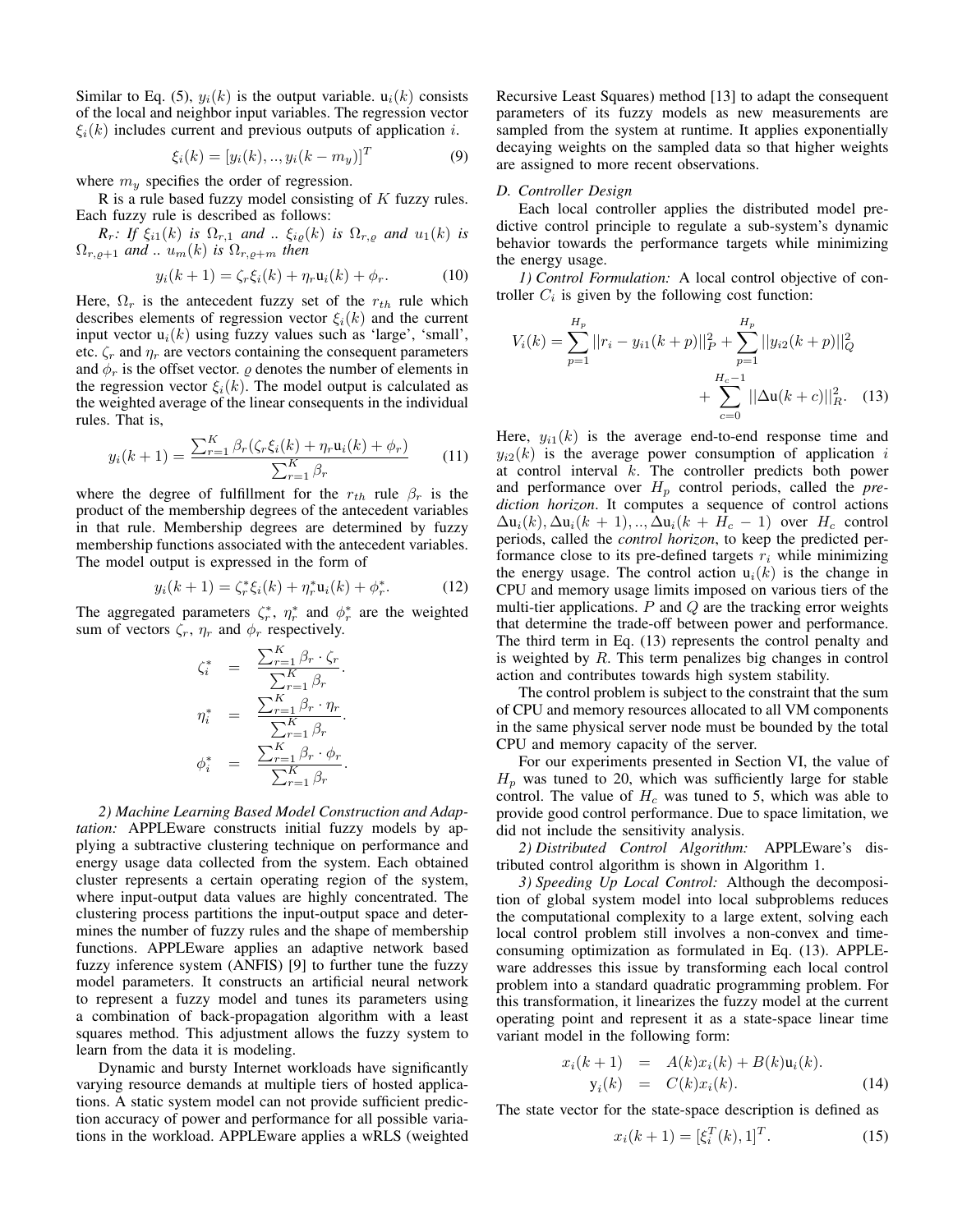### Algorithm 1 Distributed Control Algorithm.

## 1: loop

- 2: A local controller  $C_i$  measures the current state of the sub-system in terms of local and neighbor variables.
- 3: It compares the measured values of performance and power consumption of application  $i$  with the predictions made by its Fuzzy models.
- 4: if A significant error in the prediction of performance and power consumption is detected then
- 5: It updates the Fuzzy models using its online learning algorithm.
- 6: end if
- 7: repeat
- 8:  $C_i$  executes Model Predictive Control algorithm to solve local subproblem.
- 9:  $C_i$  sends its control solutions to neighboring controllers. In addition, it receives the control solutions computed by its neighbors.
- 10: until The control solutions converge to a steady value.
- 11: It executes the control actions in the form of adjustment in CPU and memory resources assigned to the application i.

12: end loop

The matrices  $A(k), B(k)$  and  $C(k)$  are constructed by freezing the parameters of the fuzzy model at a certain operating point  $y_i(k)$  and  $u_i(k)$  as follows. First, we calculate the degree of fulfillment  $\beta_r$  for the current inputs (i.e CPU and memory usage limits) chosen for the application and compute the aggregated parameters  $\zeta^*$ ,  $\eta^*$  and  $\phi^*$ . Comparing Eq. (12) and Eq. (14), the state matrices are computed as follows:

$$
A = \begin{bmatrix} \zeta_{1,1}^* & \zeta_{1,2}^* & \cdots & \cdots & \zeta_{1,\varrho}^* & \phi_1^* \\ 1 & 0 & \cdots & 0 & 0 \\ 0 & 1 & \vdots & 0 & 0 \end{bmatrix}
$$

$$
B = \begin{bmatrix} \eta_{1,1}^* & \eta_{1,2}^* & \cdots & \eta_{1,m}^* \\ 0 & \cdots & \cdots & 0 \\ \vdots & & & \vdots \end{bmatrix}
$$

$$
C = \begin{bmatrix} 1 & 0 & \cdots & \cdots & \cdots & 0 \end{bmatrix}
$$

where  $\zeta_{ij}^*$  and  $\eta_{ij}^*$  are the  $j^{th}$  element of aggregate parameter vectors  $\zeta^*$  and  $\eta^*$  respectively for application *i*.

The MIMO control problem defined by Eq. (13) is transformed to a quadratic program:

$$
\text{Minimize } \frac{1}{2} \Delta \mathbf{u}(k)^{T} H \Delta \mathbf{u}(k) + c^{T} \Delta \mathbf{u}(k) \tag{16}
$$

subject to constraint  $\Omega \Delta u(k) \leq \omega$ .

The matrices  $\Omega$  and  $\omega$  are chosen to formulate the constraints on CPU and memory resource usage. Here,  $\Delta u(k)$ is a matrix containing the CPU and memory usage limits on each virtual machine over the entire control horizon  $H_c$ . In the minimization formulation,

$$
H = 2(R_{1u}^T P R_{1u} + R_{2u}^T Q R_{2u} + R).
$$

$$
c = 2[R_{1u}^T P^T (R_{1x} A x(k) - r) + R_{2u}^T Q^T R_{2x} A x(k)]^T.
$$
 (17)

The matrices  $R_{1u}$ ,  $R_{1x}$  are associated with the performance models of hosted applications and matrices  $R_{2u}$ ,  $R_{2x}$  are associated with the power model of the resource pool.

$$
R_{iu} = \begin{bmatrix} C \\ CA \\ \vdots \\ CA^{H_p - 1} \end{bmatrix}
$$

$$
R_{ix} = \begin{bmatrix} CB & 0 & \cdots & 0 \\ CAB & CB & \cdots & 0 \\ \vdots & \vdots & \ddots & \vdots \\ CA^{H_p - 1}B & CA^{H_p - 1}B & \cdots & CA^{H_p - H_c}B \end{bmatrix}
$$

*4) Computational Complexity Analysis:* The computation overhead of APPLEware is dominated by the quadratic programming problem. We choose a widely used algorithm, the interior point method, to solve this problem. The algorithm has a computational complexity of  $O(N)$  Newton iterations [32]. Here  $N$  is the number of decision variables that need to be computed to solve the given problem. Since each Newton iteration requires  $O(N^3)$  algebraic operations, the worst-case computation complexity of the quadratic program solver is cubic in the number of decision variables. APPLEware is able to significantly reduce the computation overhead by decomposing the global control problem into local sub-problems. For APPLEware, the value of  $N$  depends on the number of local and neighbor input variables only.

# V. SYSTEM IMPLEMENTATION

#### *A. Testbed*

We built a testbed in a university prototype data center, which consists of Dell PowerEdge R610 servers. Each server has 2 Intel hexa-core Xeon X5650 CPUs and 32 GB memory. The servers are connected with 10 Gbps Ethernet. The testbed hosts multi-tier Web applications as shown in Figure 1. Each tier of an application is implemented on a VMware virtual machine with 1 VCPU, 1 GB RAM and 15 GB hard disk space. All VMs use Ubuntu server 10.04 with Linux kernel 2.6.35. Each controller runs on a VM having 300 Mhz CPU usage limit and 128 MB memory usage limit. We focus on using lightweight controllers that do not interfere with the performance of the hosted applications and that leave a small footprint on the energy usage of system.

For performance evaluation, we deploy the RUBiS benchmark as shown in Figure 1. RUBiS is an open source multitier Internet benchmark application. It provides a web auction application that is modeled in a similar way of *ebay.com*. It characterizes the workload into three categories, seller, visitor, and buyer. They have different combinations of selling, browsing, and bidding requests. A multi-tier deployment of RUBiS has a simple pipelined architecture consisting of web, application and database servers. In our implementation, a tier at the front end of the hosted application runs the Apache web server. The application tier runs PHP servers, and the database tier runs a MySQL server.

#### *B. APPLEware Components*

We implemented the components of APPLEware as software modules that interact with each other as shown in Figure 2. In this paper, APPLEware is deployed as a lightweight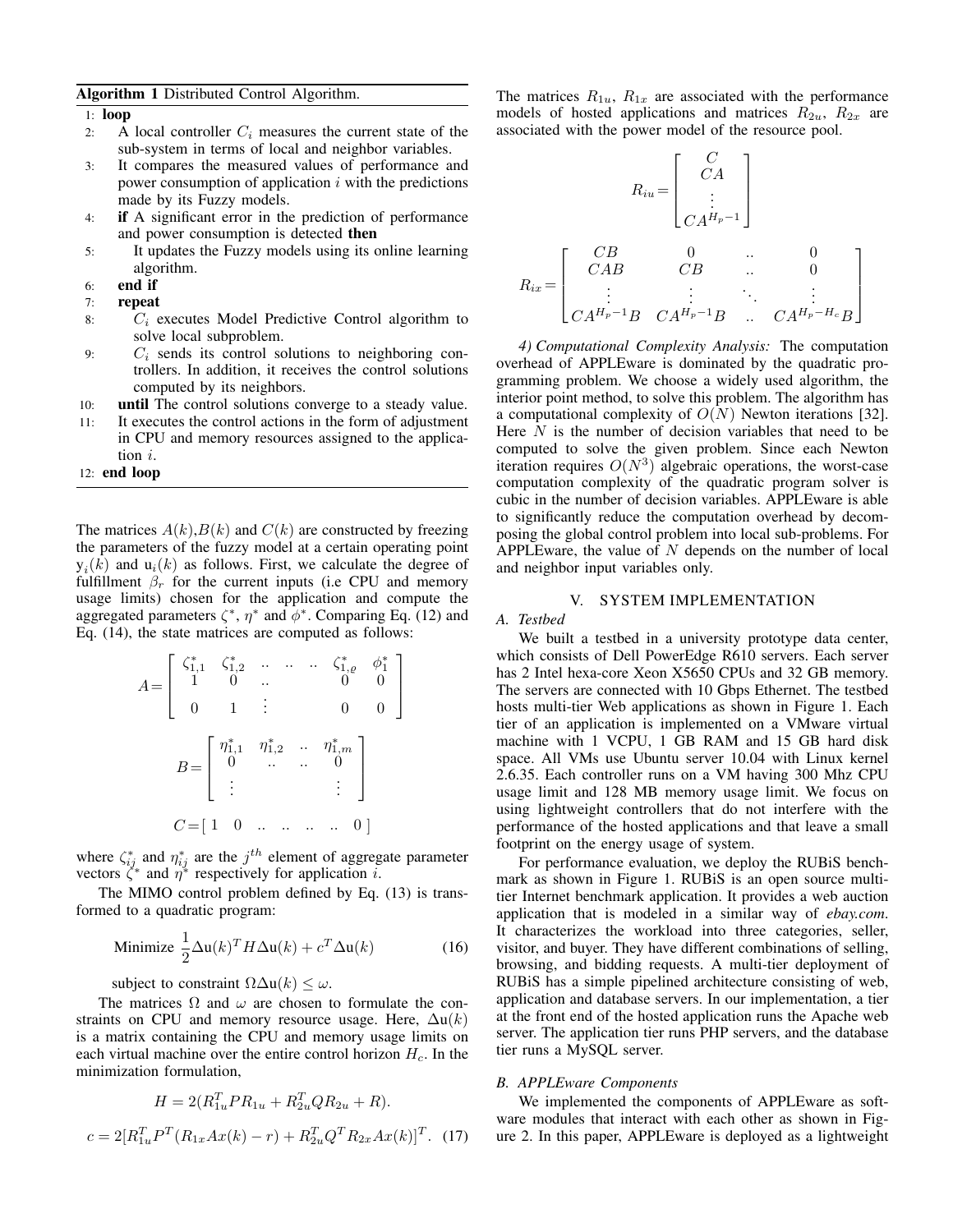

Fig. 3. APPLEware's Average performance overhead.

virtual appliance, which is distributed over separate machines on VMware infrastructure.

- 1) Power Monitor: The average energy usage of the virtualized server is measured at the VM level by using VMware ESX 4.1. VMware gathers such data through its Intelligent Power Management Interface sensors. The power monitor module uses vSphere API to collect the energy usage data of a multi-tier application at each control interval. Energy usage is measured in terms of Kilo Joules (KJ).
- 2) Performance Monitor: APPLEware collects the application response time values from the Web-tier access logs, which are commonly available in typical e-commerce applications. We inject an XML-RPC daemon program that runs at the web tier to measure the average end-toend response time of requests. APPLEware's performance monitor module consists of an XML-RPC client that communicates with RUBiS application to periodically collect the performance statistics at each control interval.
- 3) Performance and Power modeling: We use MATLAB's Fuzzy Logic Toolbox to apply subtractive clustering and ANFIS modeling technique on the data collected from the server system. At runtime, the performance and power models are updated according to new measurements collected from the system using the wRLS algorithm.
- 4) Distributed Controller: Each controller module invokes a quadratic programming solver, *quadprog*, in MATLAB to compute the local control solution. We used MATLAB Builder JA to create a Java class from the MATLAB program invoking *quadprog*. This Java class is integrated into APPLEware source code and deployed to each local controller node. The distributed controllers communicate with each other in a peer-to-peer manner using XML-RPC protocol.
- 5) Actuator: It uses vSphere API to impose CPU and memory usage limits on the VMs. The vSphere module provides an interface to execute a method *ReconfigVM Task* to modify a VM's resource usage limit.

The performance overhead of APPLEware's distributed controllers is mainly affected by three factors: (1) time taken to collect performance statistics from the applications, (2) time required to compute a control decision, (3) actuation time. Figure 3 shows the average time taken for each of these factors on our testbed hosting four applications. Note that control overheads play an important role in determining the control interval. Throughout the paper, we set the control interval of APPLEware's distributed controllers to be 10 seconds, which is sufficiently large to overcome the control overheads and also



Fig. 4. APPLEware's performance prediction (APP1) in the presence of interference effects.



Fig. 5. Prediction accuracy comparison.

avoid measurement noise.

#### VI. PERFORMANCE EVALUATION

#### *A. Model validation*

The accuracy of the system model has a significant impact on effective control of power and performance. We first validate APPLEware's system models using multi-tier applications App1 and App2. Note that various tiers of App2 are co-located with VMs belonging to App1. The initial models are obtained by using a training data set that consists of the average end-toend response time and energy usage measurements of the two applications subject to randomly varying CPU and memory usage limits. Each application faces a workload of a browsing mix of 600 concurrent users. For model validation, we use a different set of resource allocations that is not used for training the system models.

In this experiment, we demonstrate APPLEware's performance prediction accuracy in the presence of interference between co-located applications. Figure 4 shows the variations in the average end-to-end response time of App1 due to the interference caused by various resource allocations on App2. Note the resources allocated to App1 remains fixed. APPLEware is able to accurately predict application performance with a small normalized root mean square error (NRMSE) of 9%. NRMSE is a standard metric for deviation.

Figure 5 compares APPLEware's performance and energy usage prediction accuracy with the PERFUME [13] and a representative modeling approach ARMA [4]. In contrast to APPLEware, the modeling approach used in PERFUME does not capture the performance interference effects between applications co-located on virtualized servers. On the other hand, the ARMA modeling approach performs a linear approximation of the inherently non-linear system.

APPLEware's superior prediction accuracy is due to its fuzzy modeling that captures the non-linear relationship of per-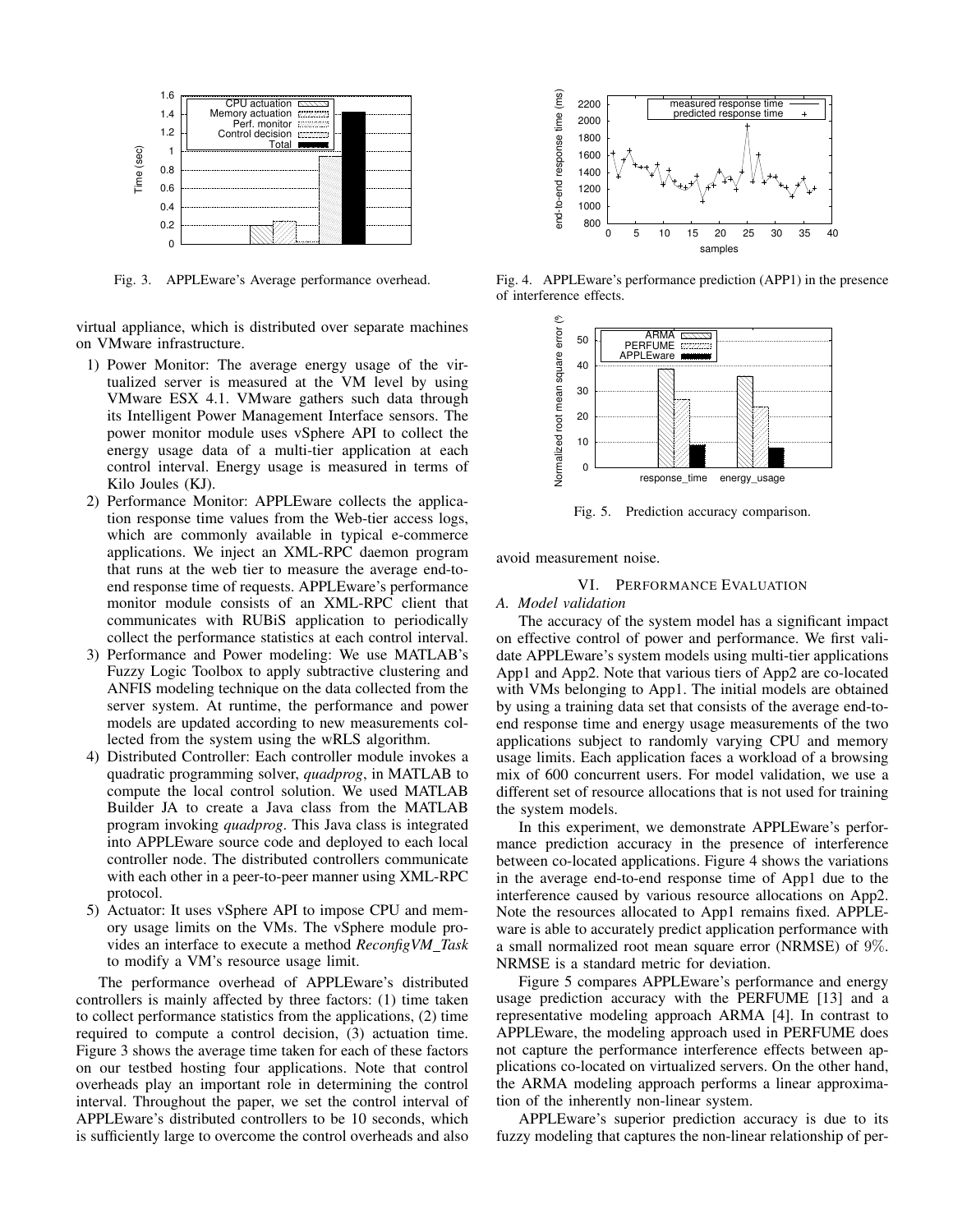

Fig. 6. Performance assurance under a stationary workload.



Fig. 7. Performance and energy efficiency improvement due to APPLEware's distributed control.

formance and energy with multiple virtualized resources. Furthermore, it considers the impact of performance interference among co-located VMs. For instance, the prediction model for App1 includes the resources allocated to co-located VMs as predictor variables, in addition to the resources allocated to its own VMs. We observe that our fuzzy models use 9 fuzzy rules to represent the performance of a multi-tier application with sufficient prediction accuracy.

### *B. Autonomic Performance Control and Energy Efficiency*

*1) Control Agility:* We evaluate the effectiveness and agility of APPLEware in assuring the performance and reducing the energy usage of co-located multi-tier applications. As a performance metric, we use the average end-to-end response time, which represents the user perceived performance of interactive Internet applications. The SLA target for all the applications is set to 1200 ms. We apply a stationary workload of 600 concurrent users to each application. Figure 6(b) shows that APPLEware is able to bring the average end-to-end response time of each application close to their respective SLA targets within 60 seconds. It is due to the agile and effective adjustments in the CPU and memory resources of the multitier applications by APPLEware's distributed controllers. On the other hand, Figure 6(a) shows that a centralized controller takes around 100 seconds to meet the performance target.

For any system, a centralized controller at the fastest sampling rate gives the best achievable performance. However, implementing centralized controller at the fastest sampling rate may not be feasible, due to operational constraints such as the overheads involved in measuring the current system states and computing the control decisions. In such cases, a distributed control approach presents an opportunity to obtain superior control performance. In this experiment, we found the worst-case control overhead of the centralized controller to be seven seconds. As a result, its control interval needs to be much larger than APPLEware's control interval of 10 seconds. Hence, APPLEware provides better control agility than a centralized controller. Furthermore, the control solutions of APPLEware's distributed controllers are able to converge close to the optimal solutions obtained by the centralized controller. Note that the convergence takes place within each control interval.

To quantify the performance of APPLEware, we use the relative deviation from a target as the metric. The relative deviation for performance is  $|y(k) - r|/r$ , where  $y(k)$  is the average end-to-end response time of an application at time interval  $k$  and  $r$  is the SLA target for that application. Figures 7(a) and 7(b) show that APPLEware is able to improve the relative performance deviation as well as the energy efficiency of each application, compared to the centralized controller. On average, the improvement in the relative deviation by APPLEware is 37%. It is also 12% more energy efficient than the centralized controller. The improvement in energy efficiency is due to the fact that APPLEware drives the system towards optimal operating conditions more quickly than the centralized controller does.

*2) Robustness under dynamic and bursty workloads:* Next, we evaluate the robustness of APPLEware under dynamic and bursty workloads. As a case study, we apply a step-change workload as shown in Figure 8(a) to App1 and App3. On the other hand, we apply a bursty workload to App2 and App4. We inject burstiness into the arrival process of RUBiS clients according to the index of dispersion. The dispersion index modulates the think times of users between submission of consecutive requests. We set the index of dispersion to 4000 and the maximum number of concurrent users to 1000. Figure 8(b) shows a bursty workload.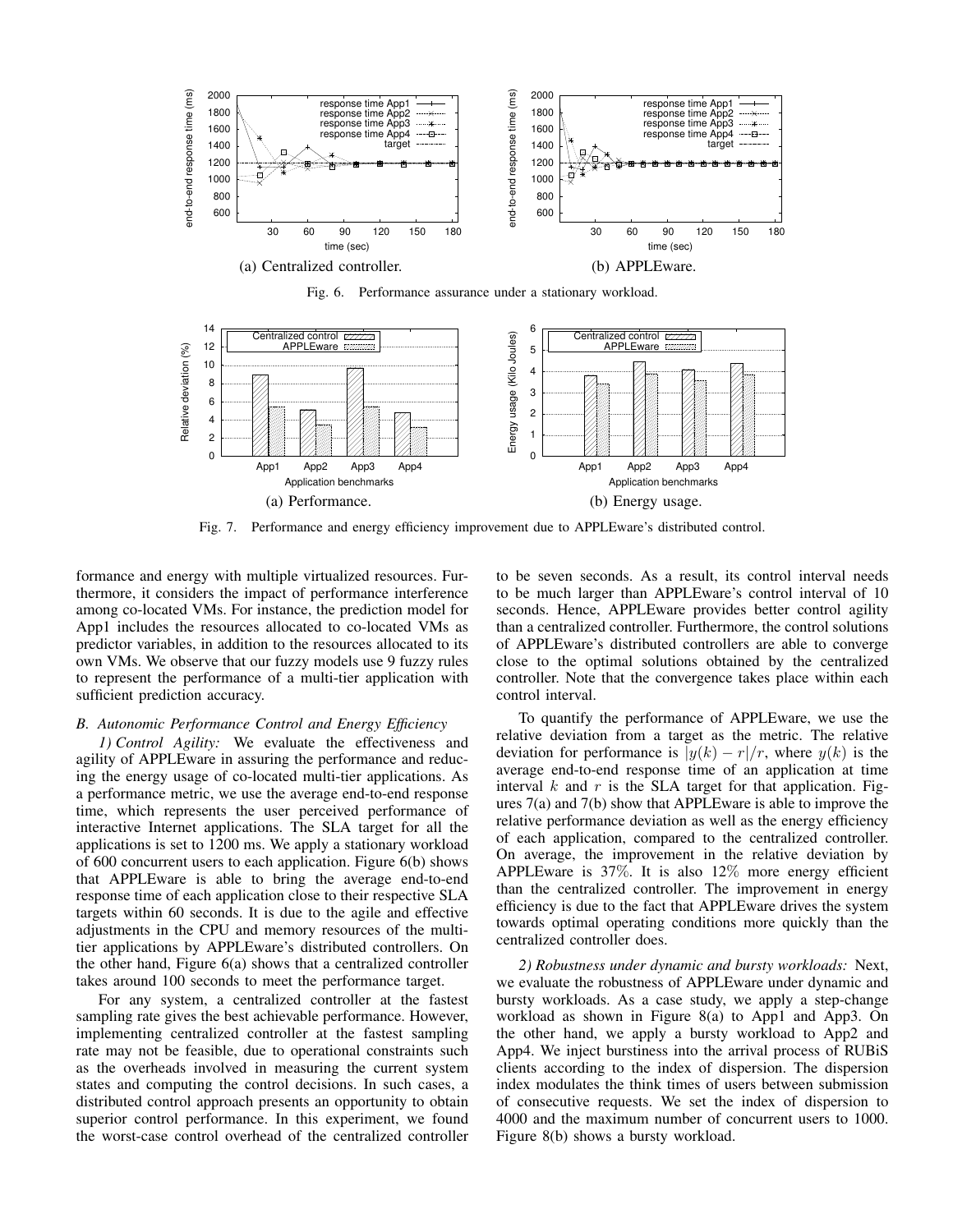

Fig. 8. Robustness of APPLEware under dynamic and bursty workloads.



Fig. 9. APPLEware performance assurance under dynamic and bursty workloads.



Fig. 10. Performance and energy efficiency improvement due to APPLEware.

Figures 9(a) and 9(b) compare the performance assurance capability of APPLEware with that of PERFUME in the face of the dynamic and bursty workloads. In Figure 9(a), both PERFUME and APPLEware show some fluctuations in the average response times at the control intervals 17 to 21 and 34 to 38. It is due to the abrupt changes in the workload starting at control interval 17 and 34. However, APPLEware is able to able to adapt itself more effectively so that the average endto-end response time of App 1 converges to the SLA target of 1000 ms within few control intervals. The fluctuations in the average response time of App2 is more significant mainly due to burstiness in the workload, which is more difficult to handle. However, compared to PERFUME, APPLEware is able to keep the response time closer to the SLA target. The robustness of APPLEware under dynamic and bursty workloads is attributed to its fast online learning algorithm, which updates the performance model by observing dynamic system behavior. Importantly, self-configuration of APPLEware is effective due to its awareness of the performance interference effects.

Figures 10(a) and 10(b) show the average relative deviations and the energy usage of various multi-tier applications under the dynamic and bursty workloads. Compared with PERFUME, there is the improvement of 49% on average in terms of relative deviation by APPLEware. At the same time, APPLEware improves the energy efficiency by 20%. We observe that both relative deviation and energy usage of App2 and App4 are larger than that of App1 and App3. It is due to the fact that these applications face a bursty workload, which demonstrate abrupt workload variations. However, AP-PLEware still shows significant improvement in performance and energy efficiency compared with PERFUME.

#### VII. CONCLUSION

The user perceived performance of Internet applications and the power consumption of hardware resources is the result of a complex interaction of various workloads in a very complex underlying system. The increasing scale and complexity of virtualized server systems hosting co-located multi-tier applications pose significant challenges to autonomic